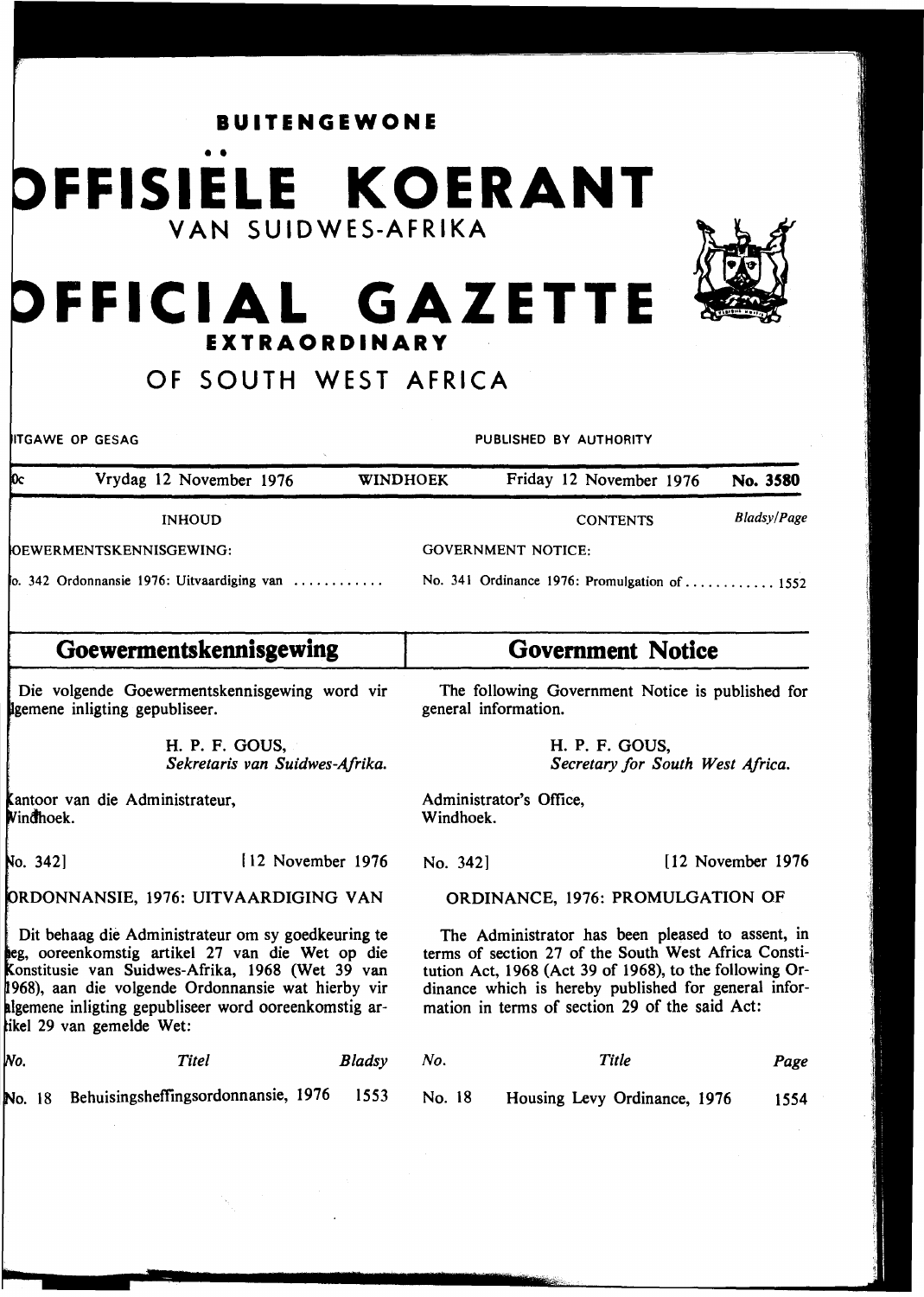No. 18 of 1976]

#### HOUSING LEVY ORDINANCE, 1976

*(Assented to 8 November 1976) (English text signed by the Administrator) (Date of commencement to be promulgated)* 

#### **ORDINANCE**

To provide for the payment of levies to local authorities in respect of adult employees residing in declared housing areas; to regulate the utilisation of moneys paid to local authorities in respect of such levies; and to provide for matters incidental thereto.

BE IT ORDAINED by the Legislative Assembly for the Territory of South West Africa, with the consent of the State President, in so far as such consent is necessary, previously obtained and communicated to the Assembly by message from the Administrator, as follows:-

1. In this Ordinance, unless the context otherwise Defmitions.  $indicates -$ 

- (i) "declared housing area" means any area which has been declared a declared housing area under section 2; (viii)
- (ii) "designated employee" means an employee who has reached the age of eighteen years and who resides in a declared housing area: Provided that for the purposes of this Ordinance a person shall be deemed to reside in a declared housing area on every day on which his ordinary place of residence is not elsewhere than in the said declared housing area; (i)
- (iii) "employee" means any person of any sex employed by, or working for, any other person or who in any manner whatsoever assists in the carrying on or conducting of the business of any other person, and includes any person who carries on any work  $-$ 
	- (a) as a casual worker; or
	- (b) for his own account in any remunerative activity or as an independent contractor; (xi)
- (iv) "employer" means any person who employs one or more designated employees or allows any such employee or employees to work for him, and includes the Government of the Republic of South Africa, the South African Railways and Harbours Administration and the

1554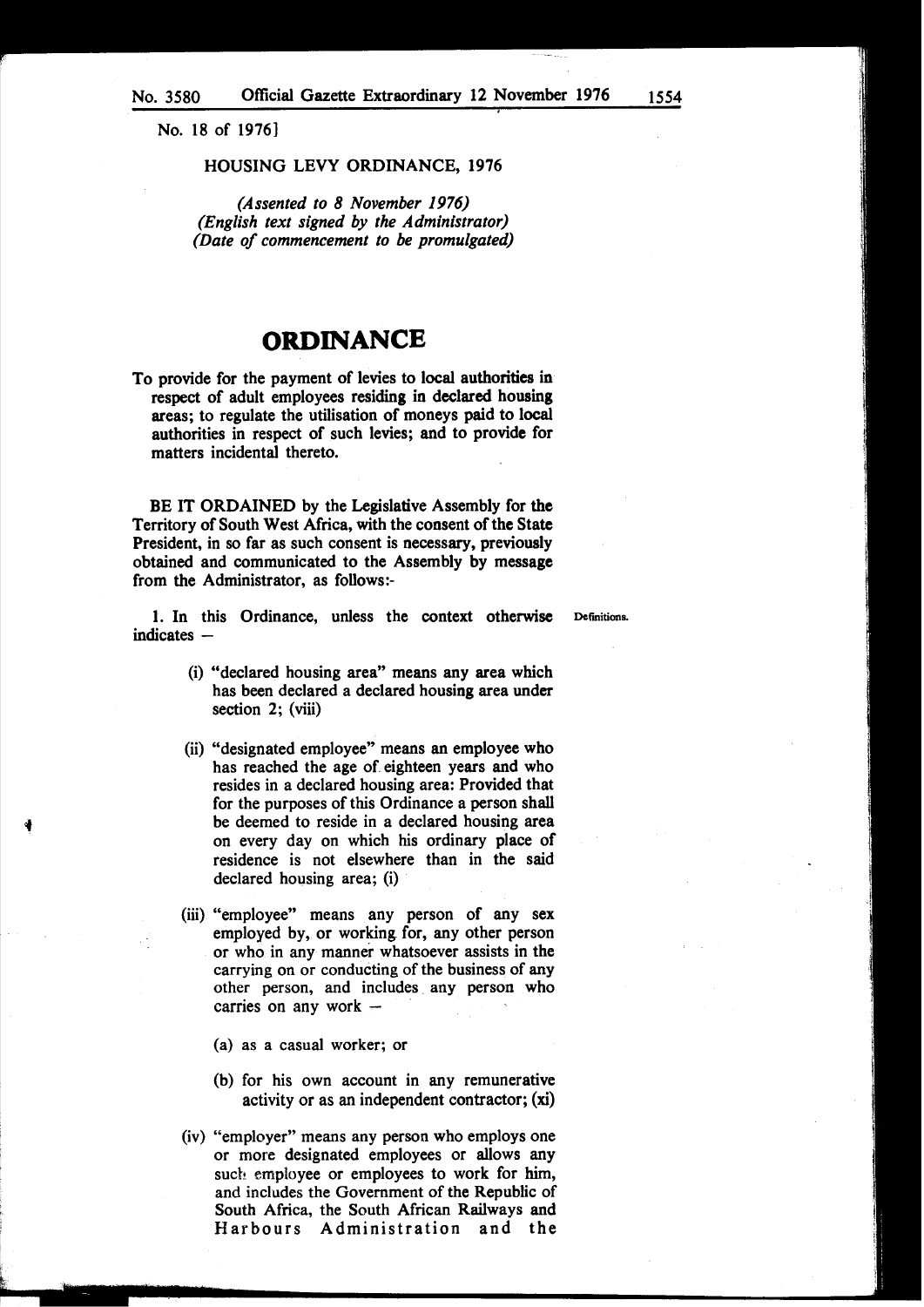Administration of South West Africa, but excludes any person for whom work is done by a designated employee who carries on work  $-$ 

(a) as a casual worker; or

- (b) for his own account in any remunerative activity or as an independent contractor;  $(x)$
- (v) "Executive Committee" means the Administrator-in-Executive-Committee referred to in section 6 of the South West Africa Constitution Act, 1968 (Act 39 of 1968); (vii)
- (vi) "inspector" means an inspector appointed under section 7; (iv)
- (vii) "levy" means the levy referred to in section 3; (ii)
- (viii) "locaJ authority" means a municipality established or constituted or deemed to have been established or constituted under the Municipal Ordinance, 1963 (Ordinance 13 of 1963), or a village management board constituted or deemed to have been constituted under the Village Management Boards Ordinance, 1963 (Ordinance 14 of 1963), or the Peri-Urban Development Board established under the Peri-Urban Development Board Ordinance, 1970 (Ordinance 19 of 1970); (v)
	- (ix) "prescribed" means prescribed by regulation; (ix)
	- (x) "regulation" means a regulation made and in force under this Ordinance; (vi)
	- (xi) "this Ordinance" includes the regulations. (iii)

•

2. (1) The Executive Committee may in its discretion Declared housing areas. declare the whole or any part of the area under the jurisdiction of a local authority to be a declared housing area and shall cause such declaration and a definition of the area so declared to be a declared housing area to be promulgated by notice in the *OjJlcial Gazette.* 

(2) Different parts of the area under the jurisdiction of the same local authority may, under subsection (1), be declared to be different declared housing areas.

- $(3)$  The Executive Committee may  $-$
- . (a) at any time withdraw any declaration under subsection (1);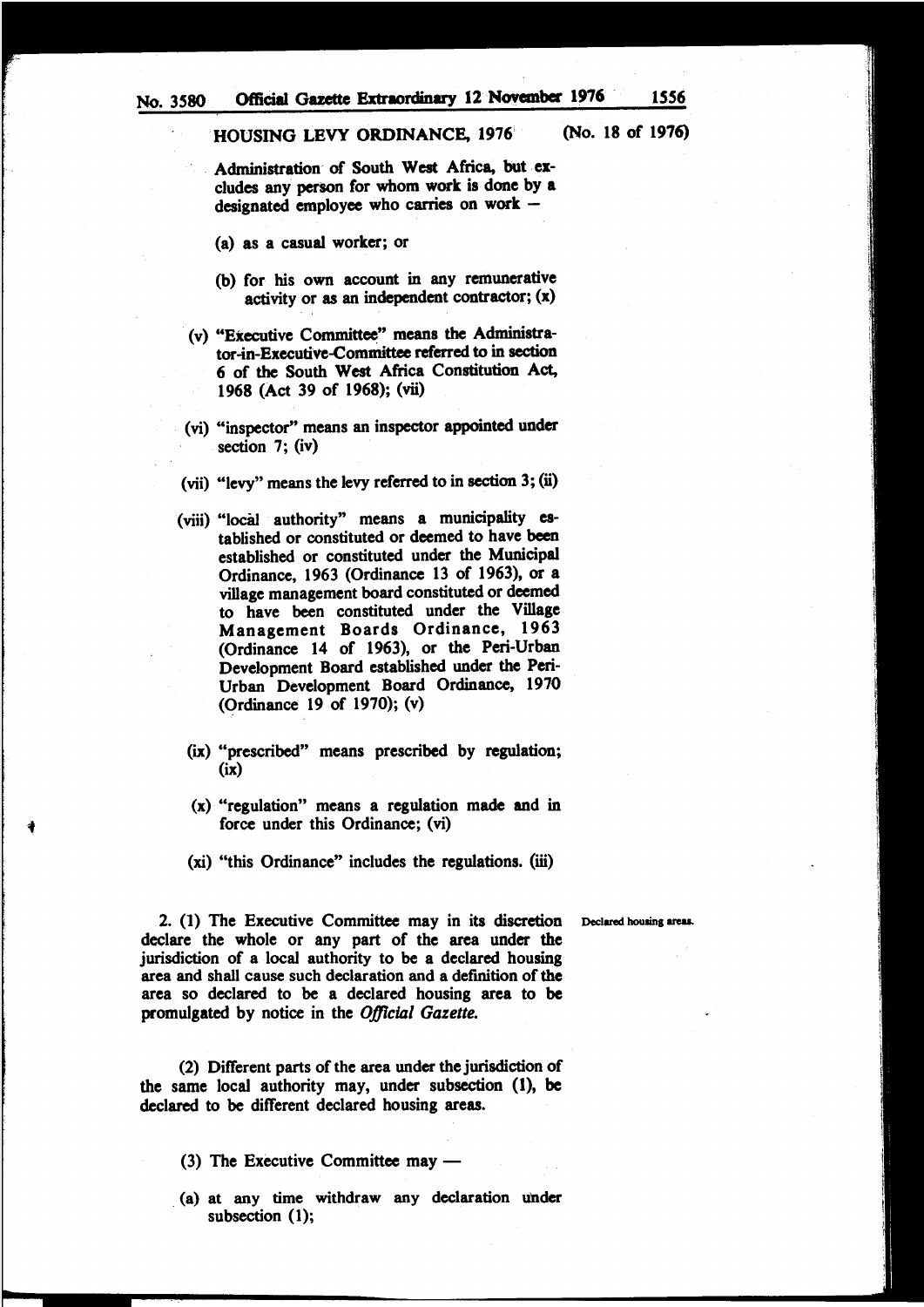HOUSING LEVY ORDINANCE, 1976 (No. 18 of 1976)

(b) at any time amend any definition under subsection (1),

and shall cause any such withdrawal or amendment to be :promulgated by notice in the *Official Gazette.* 

3. (1) Subject to the provisions of subsections (3) and (5), the employer of every designated employee shall pay to the local authority concerned, for the benefit of a fund to be established by such local authority in terms of section 5, a levy calculated at a rate determined by the Executive Committee and promulgated by notice in the *Official Gazette,*  for every day on which such employer employs the said designated employee or allows the said designated employee to work for him.

(2) The provisions of subsection (1) shall apply *mutatis mutandis* to any local authority which employs any designated employee or allows any designated employee to work for it.

(3) Subject to the provisions of subsection (5), every designated employee who carries on any work as a casual worker or who carries on any work for his own account in any remunerative activity or as an independent contractor, shall, for every day he resides in a declared housing area, pay the levy referred to in subsection (1) to the local authority concerned for the benefit of the fund referred to in the said subsection.

(4) Different rates may be determined under subsection  $(1)$  in respect of -

(a) different declared housing areas;

(b) different types of houding in any declared housing area.

(5) No levy shall be paid in terms of this section by or in respect of  $-$ 

- (a) any designated employee whose employer provides him with accommodation approved by the local authority concerned, if no charge, apart from any amount permitted by a determination or agreement in terms of the Wage and Industrial Conciliation Ordinance, 1952 (Ordinance 35 of 1952), is made by such employer for such accommodation;
- (b) any other category of designated employees in respect of whom the Executive Committee has, under subsection (6), granted exemption from payment of the. said 'levy.

Payment of levies.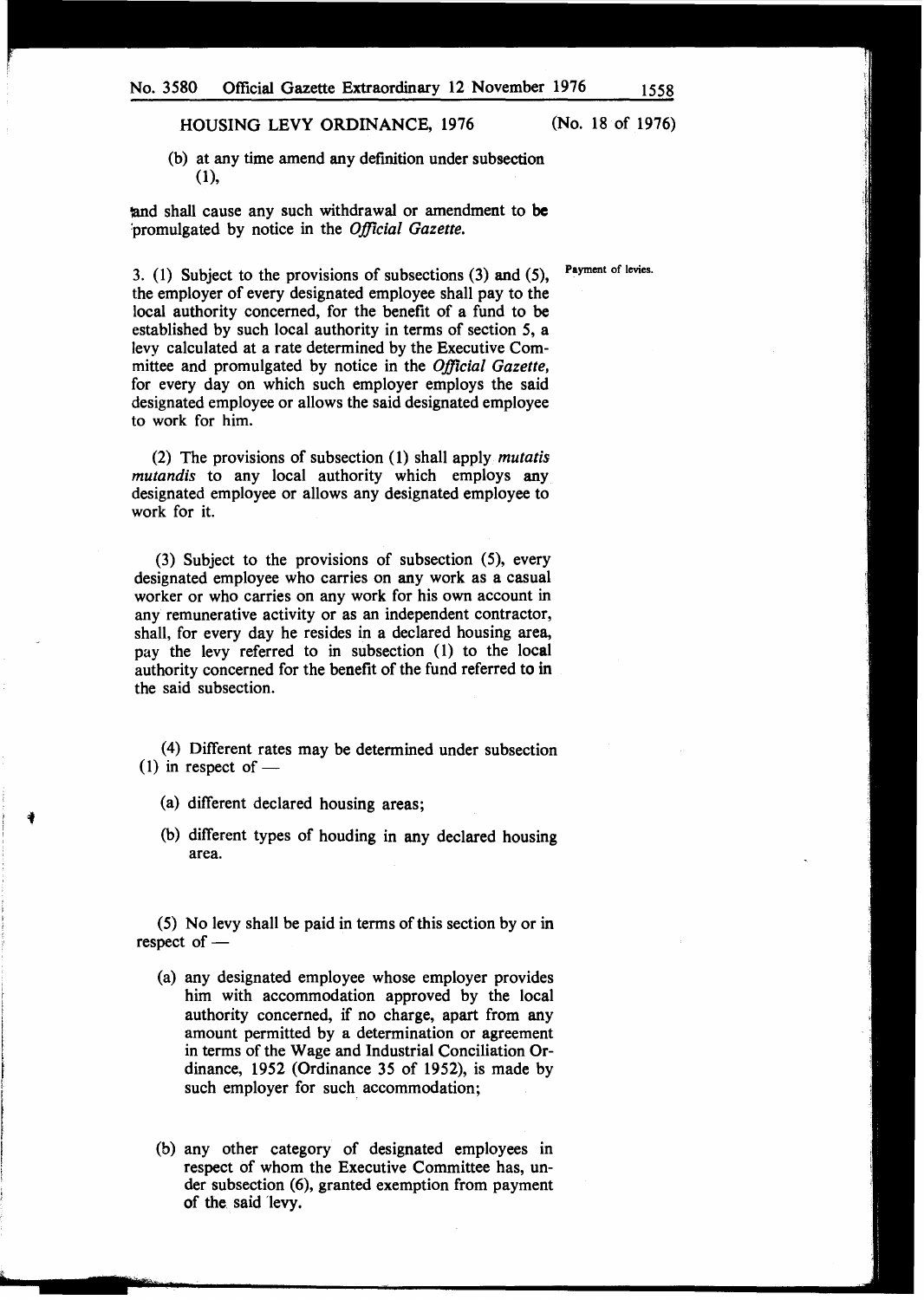(6) The Executive Committee may  $-$ 

- (a) either generally or in relation to a specified declared housing area, on such conditions as may be determined by it grant exemption from payment of any levy payable in terms of this section to or in respect of any category of designated employees specified by it, and shall cause any such exemption to be promulgated by notice in the *Official Gazette;*
- (b) at any time withdraw or amend any exemption granted under paragraph (a), and shall cause any such withdrawal or amendment to be promulgated by notice in the *Official Gazette.*

(7) If in any legal proceedings in terms of this Ordinance it is proved that according to a record of employment kept in terms of any law, a designated employee is registered in the employment of an employer, such employer shall, until the contrary is proved, be deemed to have employed such designated employee on every day throughout the period such designated employee remained so registered in his employment.

4. No employer or local authority shall reduce, or deduct any amount from, the salary, wages or allowances of a designated employee, or terminate the employment of a designated employee by reason of the fact that such employer or local authority, as the case may be, is required in terms of this Ordinance to pay a levy in respect of such designated employee.

5. A local authority shall, as soon as levies become Establishment of payable to it in terms of this Ordinance, establish a fund to Housing Levy Fund. be known as the Housing Levy Fund and shall pay all moneys paid to it in respect of such levies into the account of the Housing Levy Fund: Provided that if different parts of the area under the jurisdiction of a local authority are declared to be different declared housing areas under section 2, a separate Housing Levy Fund shall be established in respect of every such declared housing area.

i

6. (1) A local authority shall utilise the moneys in a Utilisation of moneys in Housing Levy Fund only for - Housing Levy Fund.

- (a) the cost of administration of this Ordinance;
- (b) any expenditure approved by the Executive Com $mitee -$ 
	- (i) for the provision of housing in the declared housing area concerned;

Prohibition of reduction of wages.

(No. 18 of 1976)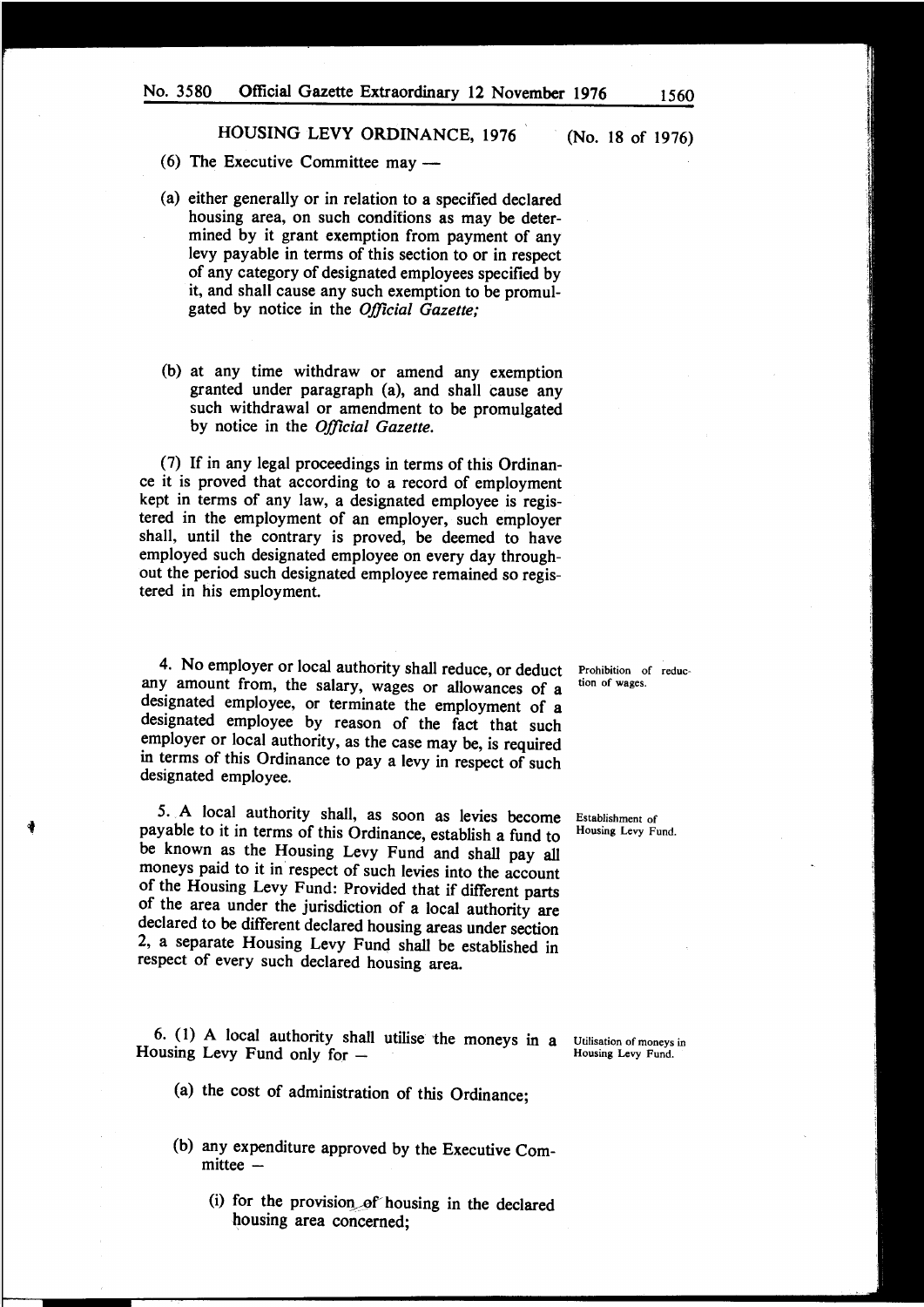- (ii) as a contribution to the redemption of capital and interest due in respect of loans taken up for the provision of housing in the declared housing area concerned;
- (iii) any other purpose whatsoever which the Executive Committee may deem fit.

(2) Any moneys in a Housing Levy Fund which is not required for immediate use may be invested in those deposit receiving institutions approved by the Executive Committee on such conditions and for such periods as may be prescribed.

7. A local authority to which levies are payable in terms of this Ordinance may appoint one or more inspectors who shall exercise such powers and perform such functions and duties as may be prescribed.

8. The Executive Committee may make regulations in relation to  $-$ 

- (a) any matter which is required or permitted to be prescribed in terms of this Ordinance;
- (b) the times at which and the manner in which levies payable to or by a local authority in terms of this Ordinance shall be paid, the particulars to be lodged with any such local authority by a person making such payment, when making payment of a levy so payable by him, and the manner in which such particulars shall be furnished;
- (c) the records to be kept by employers (including local authorities) of designated employees in respect of whom levies are payable in terms of this Ordinance:
- (d) the determination of the amount of the levy payable under this Ordinance where satisfactory records from which such amount can be determined are not available,

and generally in relation to any matter in connection with which the Executive Committee may deem it necessary or desirable to make regulations in order to achieve the aims and objects of this Ordinance and to ensure the effective execution of the provisions thereof.

- 9. (1) Any person who  $-$ 
	- (a) contravenes or fails to comply with any provision of this Ordinance;
	- (b) in terms of the regulations or in any return which he is in terms of the regulations required to

Appointment of Inspectors.

Regulations.

Offences and penalties.

(No. 18 of 1976)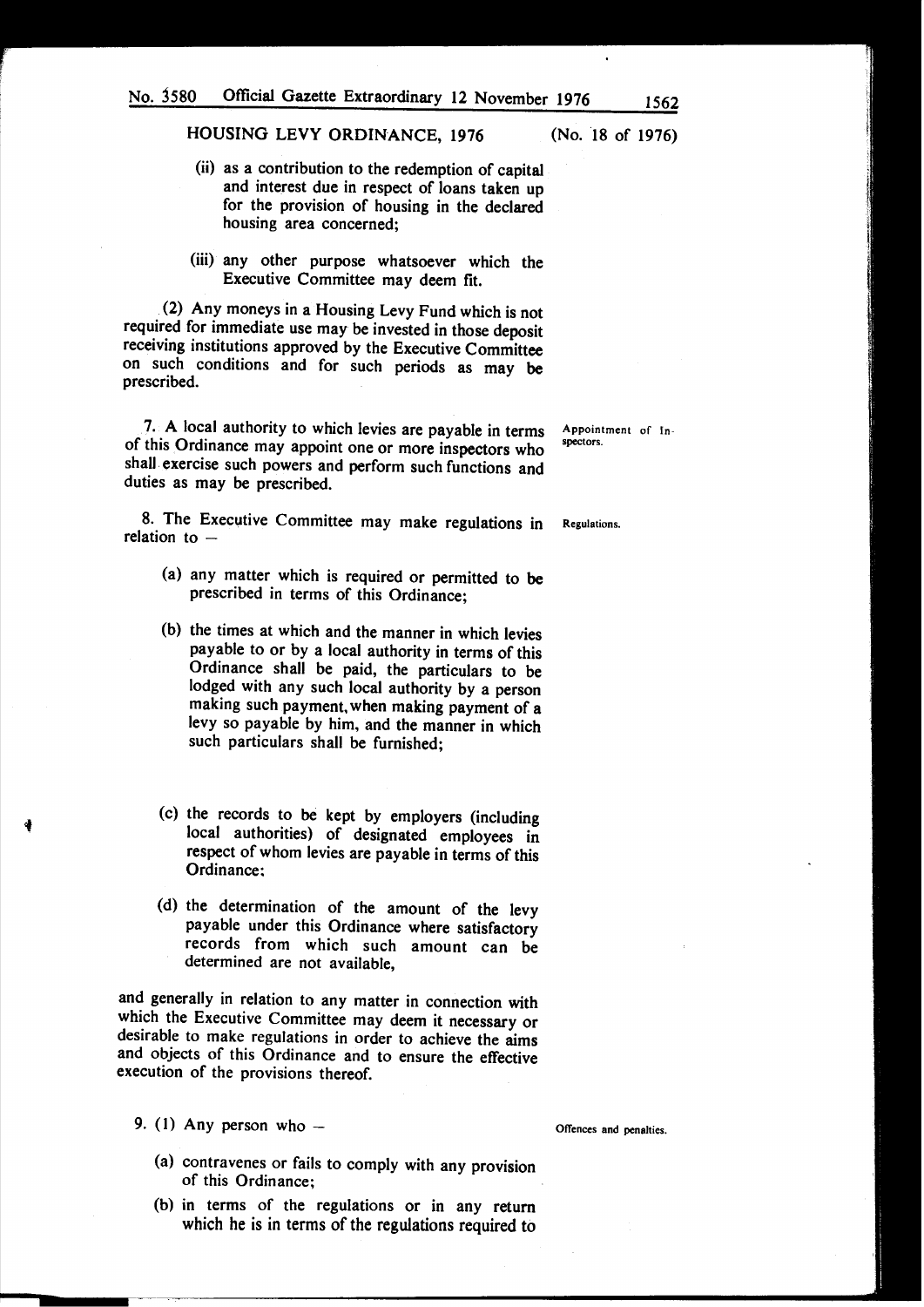#### HOUSING LEVY ORDINANCE, 1976 (No. 18 of 1976)

submit, furnishes particulars or information which is false in any material respect knowing the same to be false or without his having had reason to believe it to be true;

- (c) falsely holds himself out to be an inspector; or
- (d) obstructs or interferes with an inspector in the exercise of his powers or the performance of his functions or duties in terms of any regulation, or refuses or fails to comply with any requirement made by an inspector in the exercise of the said powers or the performance of the said functions or duties.

shall be guilty of an offence and liable on conviction to a fine not exceeding five hundred rand or to imprisonment for a period not exceeding six months or to both such fine and such imprisonment.

(2) The court convicting any person of an offence on  $account of -$ 

- (a) failure to pay an amount which was payable by him by way of a levy may, in addition to any penalty imposed in respect of that offence, order the person so convicted to pay to the local authority to which sueh amount was payable, an amount equal to the amount which was so payable, plus an additional amount not exceeding ten per cent thereof or one rand, whichever is the greater;
- (b) a contravention of any provision of section 4, may, in addition to any penalty imposed in respect of that offence, order the person so convicted to pay to any designated employee in respect of whom the offence was committed, an amount not exceeding one hundred rand by way of compensation for loss suffered by that designated employee in consequence of the said offence,

 $\ddot{\bullet}$  .

/

'l'

 $i\in \mathbb{Z}$ .*. Aj,:,* :;j. ,,f

••111(

and any such order shall have the effect of a civil judgment of that court.

(3) A magistrate's court shall have jurisdiction to impose any penalty or make any order provided for in this section.

10. Whenever in any legal proceedings in terms of this Presumptions. Ordinance doubt arises as to whether  $-$ 

 $\epsilon$  . The set of the set of  $\epsilon$  , is considered as  $\epsilon$  . The set of  $\epsilon$  is considered as  $\epsilon$  , if  $\epsilon$  is  $\epsilon$ 

- (a) any person resides in a declared housing area, such person shall be deemed to reside in such declared housing area;
- (b) any employee has reached the age of eighteen years, such employee shall be deemed to have reached that age;